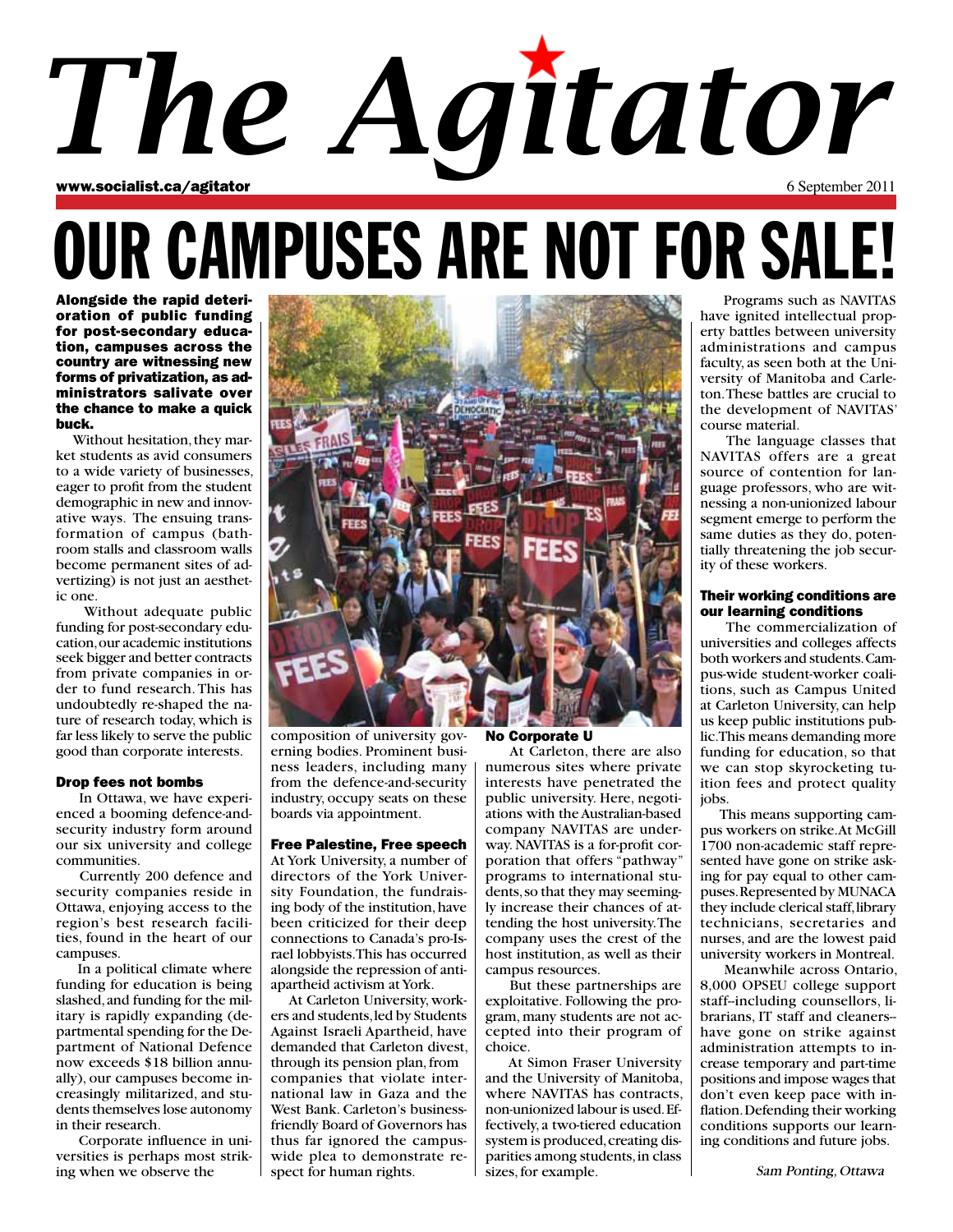# Students and resistance

#### Students are once again at the fore of the social movements, following massive tions all over the world in recent years.

 Students at all levels high school, college and university—in Greece, Quebec, Britain, Chile and elsewhere have demon- strated against austerity and, in many cases, have been a catalyst to greater resistance from wider sections of the public, especially among workers.

#### Students as a social force

 For the past 60 years, the status and social com- position of students have changed dramatically.

 After World War II, poor and working-class students finally won ac- cess to post-secondary education. The increased access came in response to capitalism's growing need for a skilled and specialized labour force.

Today students are very<br>much part of the working class. Because some form of post-secondary education has become a minimum requirement for most jobs, the majority of students will come from working-class families.

 Most will need student loans, grants (where they still exist) and other forms of credit to pay for school. ada is a whopping \$18 bil-<br>lion and growing. Students are more likely than ever to be working "McJobs" to pay their way through college, often slowing the progress of their studies.

 Job prospects for graduates tend to be temporary jobs without benefits or security. The consequences of neolib- eralism have made these facts a reality for students around the world.

#### May '68: the student spark

When students have organized and mobilized, they have won concessions<br>from governments, universities and other institu-<br>tions. Their struggles have also been the catalyst for more generalized workingclass resistance—the way a spark can ignite a wildfire.

 The most famous example is May 1968, when students in Paris held a series of escalating protests-including teach-ins, occupations and clashes with riot police- -demanding the right to posite sex in student resi-<br>dence, a ban on police and fascists on campus, and an end to the Vietnam War.

 On May 10, 50,000 lice. Barricades were built out of parked cars, grills, railings and trees. Student activists took to the factor- ies, leafleting and asking for solidarity between workers and students.

 Two days after the night of the barricades, ten mil- lion French workers went on strike against repres- sion. This one-day strike escalated into an indefinite general strike, bringing the economy of France to a virtual standstill.

#### **Greece**

 In 2008, high school and university students exploded in anger at the police murder of a 15-yearold. Student walk-outs and demonstrations became a focus for all the discon- tent in Greek society.

 In response, workers struck in solidarity, while also making their own de- mands. Solidarity between students and workers was obvious as teachers walked off the job with their students, electrical work-<br>ers, and a general strike<br>erupted against the government's austerity budget.  $\vert$ 



#### Quebec

Quebec Liberal Premier Jean Charest campaigned in 2003 with a promise to freeze tuition fees. Once in power, Charest went back on his word, trans- forming \$103 million of grants into loans, nearly doubling the debt of Que-<br>bec's poorest students.

 In response, students from most CEGEPs and universities took to the streets in a campaign that saw a year of dem-<br>onstrations, negotia-<br>tions and protests.

 At the height of the strike, 230,000 students in Quebec (more than half of the student population) had walked out of classes.

 The movement ended with the restoration of funding for student grants. That Quebec has the lowest tuition fees in Canada can be credited to the united response of its students and allies in the face of these attacks.

 With the economic crisis there is a renewed attack on public services. On November 10 of this year Quebec students will again take to the streets to defend access- ible public eduction.

#### Britain, Chile, Togo

 Trade unions in Britain are currently organizing for a massive general strike against austerity, a move- ment that was no doubt inspired by the militant student demonstrations last winter, which in- cluded the occupation of Tory headquarters.

 In Chile, students across the country are leading massive protests against their government's plans to pay for the eco-<br>nomic crisis by privatiz-<br>ing public education.

 And in Togo, after more than eight weeks of suspended classes, sit-ins and clashes with secur- ity forces, students at the University of Lomé forced the government to the negotiation table. Students were protesting against a new semester system, a minimum pass mark and inadequate facilities.

#### Workers' power

 All these examples demonstrate the vast potential of student resistance. But on their own, students don't have the same collective strength as workers—who can shut down whole sections of the economy when they go on strike, and whose labour is required for the production of profit.

 This is why, for student struggles to go beyond the campus and to begin challenging the system in its entirety, students need to enlist the support of the broader working class.

 In the lead-up to the September 26 mobiliza- tion against Ford's cuts in Toronto, there will be ample opportunity to build student-worker unity, and to infuse labour's fight against austerity with the spark of student resistance.

Peter Hogarth, Toronto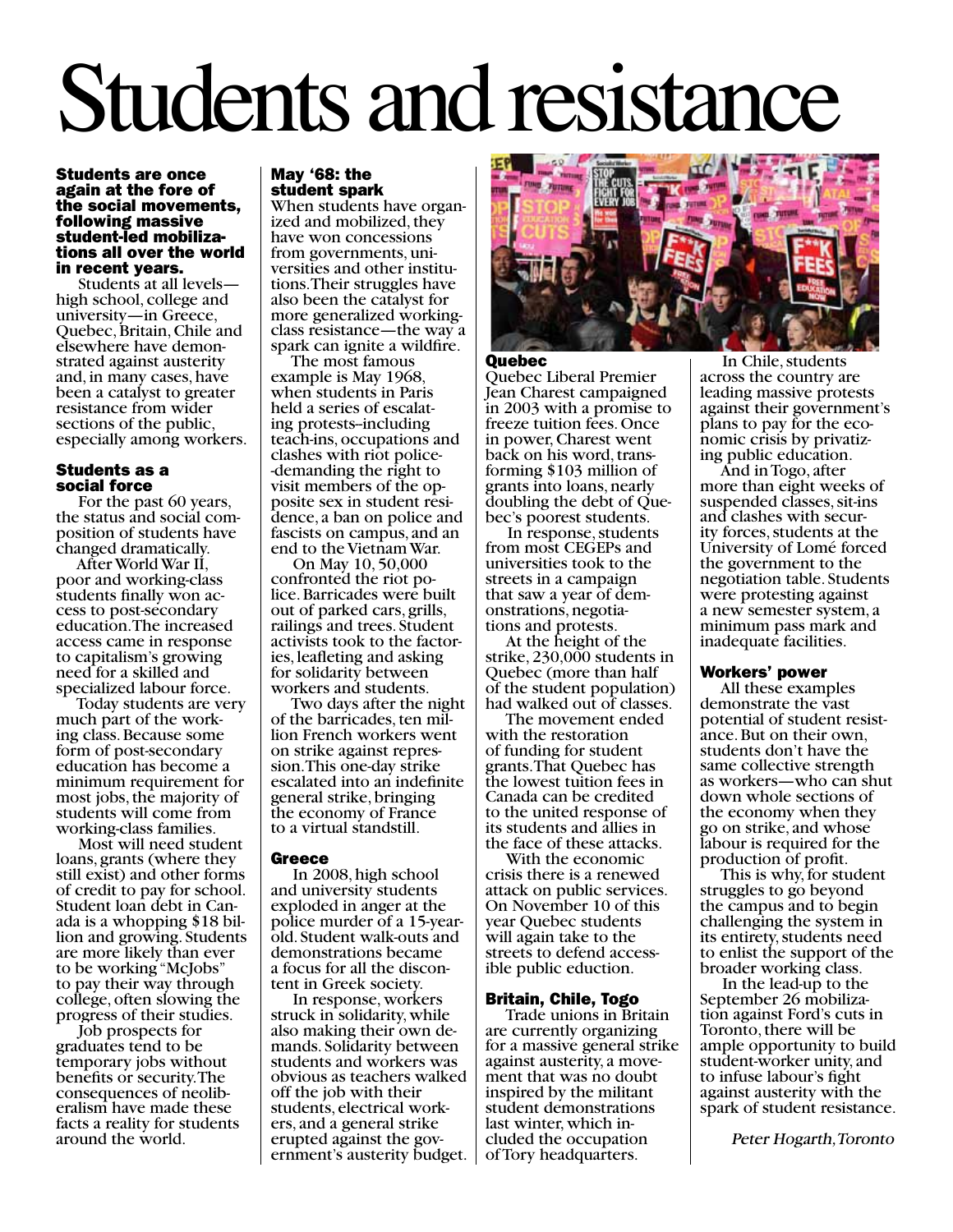## Stop war, austerity and climate change

#### Ten years since 9/11

During the memorials of those killed in 9/11 our rulers will once again try to use the tragedy to stir up jingoistic sentiment. No officials will consider the brutality of ten years of the wars they are responsible for.

 In "response" to the 9/11 attacks, the US led a number of wars ostensibly to "root out" enemies of the west with disastrous consequences.

 It began with Afghanistan, a war that drags on into its tenth year with escalating poverty and violence.

 In Iraq, a war based to some extent on fictitious ties to the 9/11 attacks, more than one million have been killed and the US props up a brutal dictatorship that continues to rule the country with an iron fist.

 In other nations such as Somalia, the specter of terrorist attacks was used to destroy the first indigenous leadership, and the first political stability the country had seen in decades, contributing to the current famine.

 Domestically, the use of Islamophobia to justify unpopular wars has now become an even more prominent feature of the ruling ideas. While Islamaphobia didn't start ten years ago, there is no question that it has become increasingly virulent in recent years to justify wars, distract people from the blatant inequality at home and to gloss over domestic political crisis.

 But it is crucial for us to put this all into a longer time line. Just as Islamaphobia didn't start on 9/11, nor did US and allied attacks on the Arab and Muslim world begin as a response to the attacks in New York and Washington.

 Imperialism results in constant competition for resources and economic and political control of the world. The war drive was not artificially imposed on the US but is rooted in the structural contradictions of US imperialism: with military dominance but an economy that has been in relative decline for many years, the US has become addicted to war to maintain supremacy.

 The centrality of the Muslim world and its huge oil resources made it a target years before 9/11. US actions to gain more control over the area raised a deep hatred, which proved a fertile recruiting ground for al-Qaeda.

 But ordinary people can stop these wars. In 2002-2003 a global anti-war movement emerged against the looming Iraq War. Despite the pro-war Liberals having a majority, the NDP helped amplify the anti-war movement--reaching a pinnacle of a quarter of a million people in Montreal-which stopped Canadian participation in the illegal Iraq War.

 This kind of movement- inside and outside Parliament- needs to be built again to stop Canada's participation in the wars in Afghanistan and Libya.

Paul Stevenson, Toronto

#### Support staff strike

#### Over 8 000 support workers from all of Ontario's 24 community colleges officially went on strike on September 1.

 The strike action, which is affecting approximately 500 000 students, was caused mostly by a reluctance from management to engage in meaningful negotiations with the Ontario Public Service Employees Union (OPSEU), the union representing the support workers.

 While management is portraying the striking workers as greedy, they are trying to impose wages that don't even keep up with inflation.

 Workers are not only defending their wages from concessions but also fighting a larger fight against eroding benefits and rights for all Canadians.

 Similar to the recent Canada Post/CUPW collective bargaining negotiations, management wants to increase the number of nonunionized workers at colleges and double the probationary time period for new workers from six months to a full year--a time period where no benefits are provided.

 As one striking support worker in the Early Childhood Education department at George Brown College put it "We're striking for the next generation which is for you guys, we're paving the way for you guys to get a job."

 Unfortunately the College Student Alliance (CSA)-which represents the majority of students affected by this labour dispute and has a tradition of applauding government decisions to increase tuition-has refused to engage in any meaningful student-worker solidarity.

 But the Student Association of George Brown College (SA)-- one of only two College student associations in Ontario to hold membership in Canada's largest and most progressive student organization, the Canadian Federation of Students--is providing logistical support for striking workers as well as engaging in membership outreach to educate students about why it is important to support the workers on the picket line.

 Cindy Brownlee, the SA's Director of Education and Equity, recognizes that "workers are striking for better jobs tomorrow."

 With solidarity among workers, students and communities, we can successfully resist the austerity agenda.

Mohammad Ali Aumeer, Toronto

### Shut down the tar sands!

#### Opposition to the tar sands and its pipelines has escalated to mass civil disobedience in Washington and Ottawa.

 From August 20 to September 3, more than 1,200 Americans were arrested at the White House, protesting the proposed Keystone XL pipeline-designed to carry heavy crude oil from the Alberta tar sands to the U.S. Gulf Coast-affecting vulnerable water sources, farmland, and Indigenous territory.

 It's being justified as creating jobs in the oil and gas industry, but unions have started joining the opposition. The Amalgamated Transit Union and the Transport Workers Union, representing more than 300,000 workers, called on the State Department to deny the permit. In a joint press release they said: "We need jobs, but not ones based on increasing our reliance on Tar Sands oil".

 Organizers are pledging to escalate the demonstration, and will return to the White House in October for Phase Two.

 Meanwhile momentum is building for a similar protest at Parliament Hill on September 26, organized by the Council of Canadians, Greenpeace Canada and the Indigenous Environmental Network. As they state: "Tar sands mining and other extreme forms of energy extraction like Arctic drilling, shale fracking, and nuclear power generation send us in the exact opposite direction that we, as a civilization, must go to ensure global survival… On September 26th we are asking you to come to Ottawa to participate in one of the largest acts of civil disobedience on the climate issue that Canada has ever seen."

 For more information visit www.ottawaction.ca

Melissa Graham, Toronto